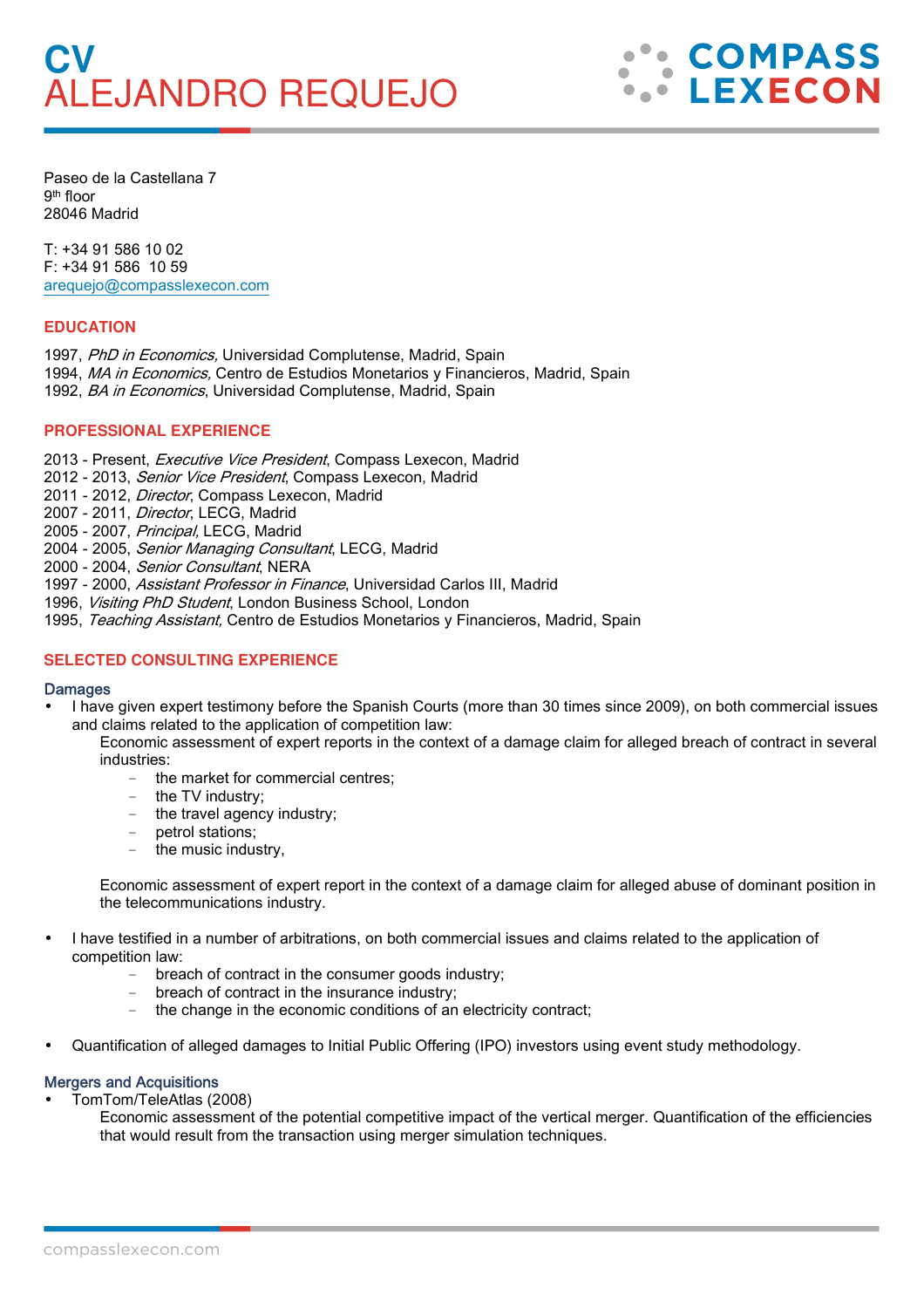• Euronext/LSE (2006)

Economic advice regarding the competitive effects of the proposed acquisition. Quantification of the efficiency gains from the integration of stock exchanges.<sup>1</sup>

• Phillip Morris/Papastratos (2003)

Evaluation of the impact of a merger in the tobacco industry using standard merger simulation tools and estimating a structural demand system.

- Analysis of the impact of a proposed merger in the book publishing industry using econometric techniques (discretechoice) and merger simulation methodologies.
- üstra intalliance Definition of relevant market using choice modelling techniques the transport sector in Germany.
- Definition of relevant market using choice modelling techniques in the music market in US and Europe.

#### Horizontal and Vertical Agreements

• Mobile telephony in France

In the context of a mobile telephony cartel investigation in France, analysis of the nature of the information exchanges and econometric analyses of their impact on prices.

• Flat glass and car glass investigations

In the context of the European Commission's investigation into the flat glass and auto glass market, analysis of the potential impact of a heavy fine on the company's investment decisions.

Gas Natural

Expert report on the potential anticompetitive effects of a natural gas long term supply contract between two electricity and natural gas companies in Spain. Advise on the possibility of modifying the economic terms of the contract as a result of changes in the natural gas market.

• Estimation of antitrust damages conducted in connection with a cartel investigation in the semi-fabricated products sector by the European Commission using econometric techniques.

## Abuse of Dominance

• Collecting societies

I advised on a large number of complaints filed with the Spanish antitrust authority and the Intellectual Property arbitrage committee regarding IP tariffs. In all of these cases, I analysed whether the levels of IP tariffs were excessive and/or discriminatory.

• Telefonica Móviles

In the context of a margin squeeze investigation by the Spanish Competition Authority, I used choice modelling techniques to show that the new offering had attributes that were highly valued by consumers.

**Correos** 

Economic advice to ensure that the pricing policy for large clients met domestic and European regulatory practice and competition laws, in order to pre-empt any potential concerns about predation.

• Correos

Economic analysis of an expert report alleging price discrimination by the operator.

#### State Aid

l

MEIP for the Spanish Government

I analysed the applicability of the Market Economy Investor Principle (MEIP) test to an investment made by the Spanish Government. In particular I analysed the profitability of the project set out in the business plan produced by an external advisor.

> **COMPASS LEXECON**

commission.org.uk/inquiries/ref2005/lse/main\_submission\_received\_euronext\_nv\_lecg\_2.pdf

<sup>1</sup> This report is available at http://www.competition-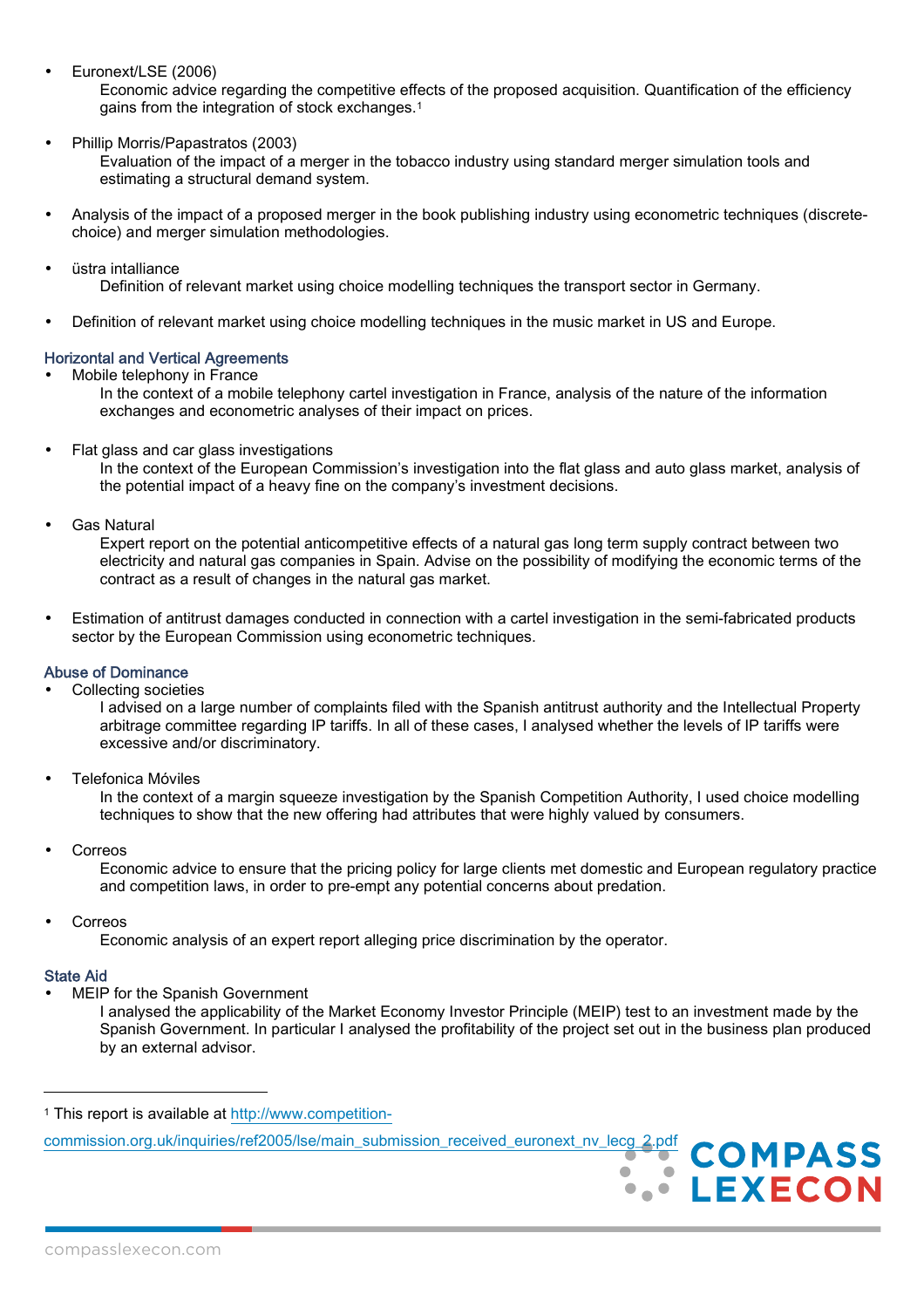• France Télécom (C13a/2003)

Economic advice to the European Commission in assessing whether the actions of the French government in supporting France Télécom complied with state aid rules. I carried out an event study on stock prices.

# **Regulation**

**Correos** 

I have advised the Spanish postal operator since 2006 on a range of issues associated with competition cases, pricing and the liberalisation of downstream access.

• Phillip Morris

Quantification of the expected impact of plain packaging on tobacco consumption in Australia using simulation techniques.<sup>2</sup>

## Intellectual Property

- Design of fair and efficient tariffs to remunerate intellectual property rights in the service sector in Belgium and Spain using choice modelling techniques.
- Design of fair and efficient tariffs for the communication to the public in a hotel room in more than 10 European countries using choice modelling techniques.
- Design of fair and efficient tariffs for the use of sound recordings as Specially Featured Entertainment in the UK.
- For seven Spanish collecting societies, analysis of the economic rational of the copyright levy and the effect of the limitation of this right.
- In the last two years I took part in a number of projects relating to the rationality of IP tariffs in different complaints filed with antitrust authorities and the IP arbitrage committee. In all of these cases, I analysed whether the levels of IP tariffs were excessive and/or discriminatory. For example, in one case, the value of a TV in a hotel room was estimated using choice modelling techniques and used as a benchmark to analyse whether tariffs were excessive or not.
- For a Spanish collecting society, economic valuation of the portfolio of audiovisual rights of several Spanish producers using econometric techniques.

#### Choice Modelling

During the last 10 years I have applied choice modelling techniques to a large number of competition policy and strategic problems. These techniques simulate purchasing decisions made by individuals using survey data: consumers are presented with a number of alternatives, each one described by a different combination of attributes, and are asked to choose their most preferred alternative. Using consumer choices, this methodology allows to simulate the market, to measure individuals' willingness to pay for various attributes of a good, to estimate price elasticity, and to segment the market according to consumer preferences.

• Payment Cards Market

Estimation of consumers' and merchants' preferences in US for alternative payment instruments using survey data, applying choice modelling. These methods produce significant evidence on the benefits of payment instruments including cash, checks, debit cards and credit cards.

• Transportation sector

Definition of relevant market using choice modelling techniques in the transport sector in Germany.

Music industry

l

An empirical investigation of the music recording industry focused on statistically analyzing and quantifying the music business, carefully modeling the various determinants of CD sales, and assessing the likely reaction of music consumers to new, legitimate on-line music services. A new exercise, with a broader scope, was commissioned a year later and is now being exploited by our client for marketing, product design and pricing purposes.

2 This report is available at http://www.plainpackaging.com/downloads/Plain\_packaging\_simulation\_PMI\_Australia\_100202.PDF.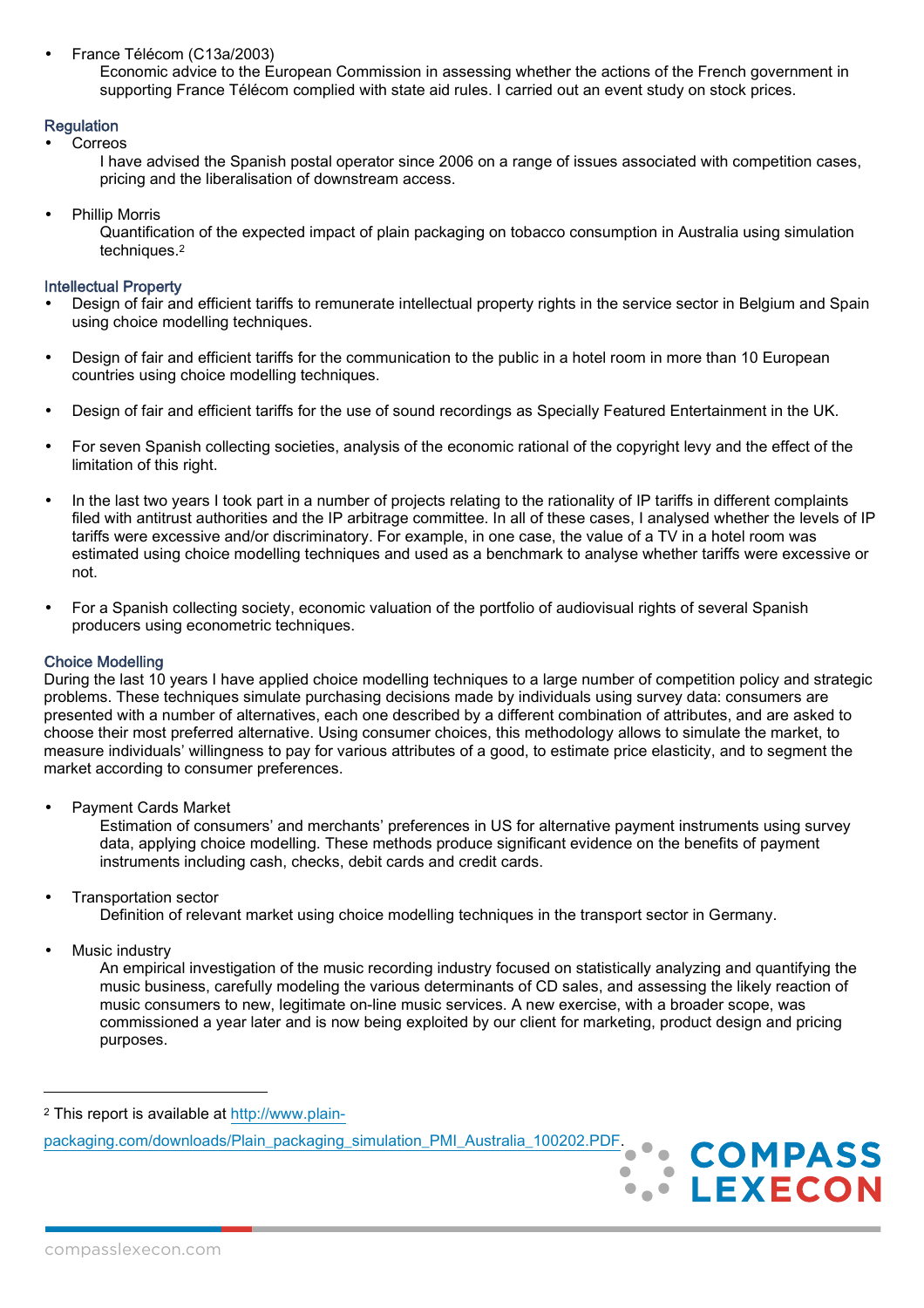- Telecommunications
	- For a European mobile telephony operator, design of its pricing strategy in the residential and business market.
	- For a European mobile telephony operator, economic analysis about an alleged abuse of dominant position, using choice modeling techniques.
	- For a European telecommunication operator, design of its Internet strategy and estimation of the demand for new services (access, web hosting, web housing and e-commerce) in the Spanish small and medium enterprise market.
- Intellectual Property Rights
	- Design of fair and efficient tariffs to remunerate intellectual property rights in the service sector in Belgium and Spain using choice modelling techniques.
	- Design of fair and efficient tariffs for the communication to the public in a hotel room in more than 10 European countries using choice modelling techniques.
	- Design of fair and efficient tariffs for the use of sound recordings as Specially Featured Entertainment in the UK.
- Pay TV
	- For a European Pay-TV company, estimation of the impact of a hypothetical distribution of soccer rights. - For a European cable TV company, design of the optimal portfolio of TV services taking market
	- segmentation into account.

# Merger Simulation

Merger simulation technique is commonly used to assess the impact of a merger on prices and output. The technique involves using certain data and assumptions to create a model that predicts prices and output. The model contains two elements: a demand side which simulates how consumers behave (for example, a nested logit) and a supply side which simulates how firms behave (for example, each firm sets the prices of its brands to maximize profits, known as the Bertrand model). This model is "calibrated" so that it accurately predicts current levels of prices and output. Once the model has been calibrated it can be used to predict the impact when certain assumptions or variables are changed. I have developed the required programs to apply this simulation technique. I have applied this simulation technique to merger cases (e.g. TomTom/TeleAtlas; Phillip Morris/Papastratos; Kraft/Cadbury) and to regulation cases (e.g. quantification of the expected impact of plain packaging on tobacco consumption).

# **Other**

 $\overline{a}$ 

• For the Office of Fair Trade, a report entitled "Switching Costs Economic Discussion Paper No. 5 Annexe B: Review of Empirical Methods for Identifying and Measuring Switching Costs". In this report we review the empirical methods for estimating switching costs using discrete choice modeling techniques.3

## **PUBLICATIONS**

"The welfare effects of private copying levies", a report for AEPO-ARTIS, EUROCOPYA, GESAC, IFPI, IMPALA and SAA, 2012 (joint with Patricia Lorenzo and Jorge Padilla), available at http://www.gesac.org/eng/homepage\_en/download/studylevies-1.pdf

"Sound recordings used in nightclubs and bars: a fair valuation of the licence using a discrete choice analysis", mimeo, presented at the "Second International conference of choice modelling", Leeds (UK), July 2011 (joint with Patricia Lorenzo, Daniel Ryan, and Andrew Wynn); available at http://www.icmconference.org.uk/index.php/icmc/ICMC2011/schedConf/presentations

"La racionalidad económica de la compensación equitativa por copia privada y la determinación de tarifas equitativas por la comunicación pública de obras y grabaciones audiovisuales", in Xavier O'Callaghan (ed.) Los derechos de propiedad intelectual en la obra audiovisual, Dykinson, 2011.

"The Effect of Falling Volumes on Traditional Efficiency Analysis", forthcoming in Michael A. Crew and Paul R. Kleindorfer (eds.) Heightening Competition in the Postal and Delivery Sector, Edward Elgar Publishing, 2010, (joint with Greg Harman, Wim Koevoets, Erik van der Merwe and Navin Waghe).

 $\mathcal{L}^{\mathcal{L}}(\mathcal{L}^{\mathcal{L}}(\mathcal{L}^{\mathcal{L}}(\mathcal{L}^{\mathcal{L}}(\mathcal{L}^{\mathcal{L}}(\mathcal{L}^{\mathcal{L}}(\mathcal{L}^{\mathcal{L}}(\mathcal{L}^{\mathcal{L}}(\mathcal{L}^{\mathcal{L}}(\mathcal{L}^{\mathcal{L}}(\mathcal{L}^{\mathcal{L}}(\mathcal{L}^{\mathcal{L}}(\mathcal{L}^{\mathcal{L}}(\mathcal{L}^{\mathcal{L}}(\mathcal{L}^{\mathcal{L}}(\mathcal{L}^{\mathcal{L}}(\mathcal{L}^{\mathcal{L$ 

**LEXECON** 

<sup>&</sup>lt;sup>3</sup> This report is available at http://www.oft.gov.uk/shared\_oft/reports/comp\_policy/oft655aannexeb.pdf.<br>**COMPASS**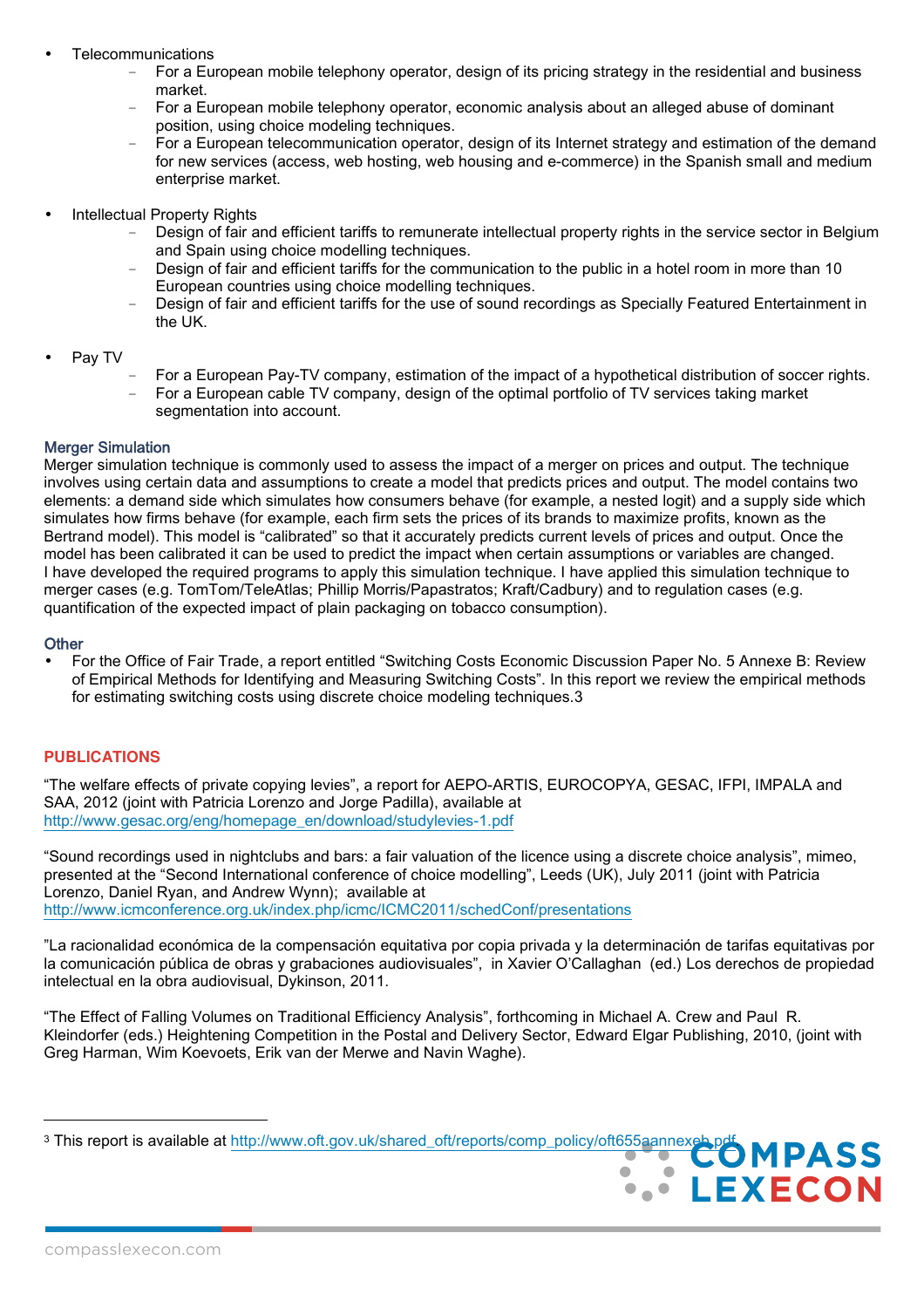"Una perspectiva económica de la política de clemencia", in Martínez Lage, S. and Petitbó, A. (eds.) Los Acuerdos Horizontales de Empresas, Fundación Rafael del Pino, Marcial Pons, 2009, (joint with A. Jorge Padilla and Nadine Watson).

"Los límites de la intervención regulatoria en política de competencia", in 1989-2007 Una reflexión sobre la política de defensa de la competencia, Libro Marrón, Círculo de Empresarios, September 2008, (joint with A. Jorge Padilla).

"La cuantificación de daños y perjuicios por incumplimiento de las normas comunitarias de defensa de la competencia: comentarios al Libro blanco de la Comisión europea", Gaceta jurídica de la Unión Europea y de la competencia, Nº 5, 2008, 51-57.

"La autoevaluación de las conductas: ¿misión imposible?", Gaceta jurídica de la Unión Europea y de la competencia, Nº 1, 2008, 59-67.

"El "mercado" de generación eléctrica en España: estructura, funcionamiento y resultados", Economía Industrial, 2007, 21-37 (joint with Luis Agosti and A. Jorge Padilla).

"Análisis de los determinantes de la evolución del gasto farmacéutico en el ámbito autonómico", a NERA report for Farmaindustria, 2004.

"Switching Costs Economic Discussion Paper No. 5 Annexe B: Review of Empirical Methods for Identifying and Measuring Switching Costs" a NERA report for Office of Fair Trading Department of Trade and Industry, 2003.

"Legal form and risk exposure in Spanish firms", Spanish Economic Review, 2003, (joint with Javier Campos and Raquel Carrasco).

"The Costs and Benefits of the Strict Protection of Creditor Rights: Theory and Evidence", in Marco Pagano (ed.), Defusing Default. Incentives and Institutions, Washington, Inter-American Development Bank, 2001, (joint with A. Jorge Padilla).

"Financial Distress, Bank Debt Restructurings and Layoffs", Spanish Economic Review, 2000 (joint with A. Jorge Padilla).

"Crisis y Reorganización Empresarial en España: el Papel de los Bancos", Papeles de Economía Española, 2000 (joint with A. Jorge Padilla).

"Conflict of Interest, Employment Decisions, and Debt Restructuring: Evidence from Spanish Firms in Financial Distress", Working Paper 99-67, Business Economics Series 16, Universidad Carlos III Madrid, 1999, (joint with A. Jorge Padilla).

"La "Segunda Oportunidad". El Tratamiento de la Quiebra Personal en España y su Reforma", in Mas-Colell y Motta (eds.) Nuevas Fronteras de la Política Económica, CREI, Barcelona, 1999 (joint with A. Jorge Padilla).

"Privilegio Salarial y Reestructuración Financiera: el Papel del Fondo de Garantía Salarial", Moneda y Crédito 206, pp. 43-88, 1998 (joint with A. Jorge Padilla).

"Financial Distress, Bank Debt Restructurings and Layoffs: Theory and Evidence", Documento de Trabajo, CEMFI 9701, 1997 y ISP Discussion Paper 74, Boston University, 1997, (joint with A. Jorge Padilla).

"Reducción de Plantilla y Problemas de Viabilidad Financiera: el Papel de la Estructura de Capital", Investigaciones Económicas 20 (1), pp. 43-70, 1996.

"Mathematica en el Análisis Económico", Revista de Economía Aplicada 9 (3), pp. 185-192, 1995 (joint with Javier Campos).

"Reducción de Plantilla y Problemas de Viabilidad Financiera: el Papel de la Estructura de Capital", Working Paper, CEMFI 9504, 1995.

## Op Eds

El Canon digital: una visión no maniquea, Expansión, March 22, 2007.

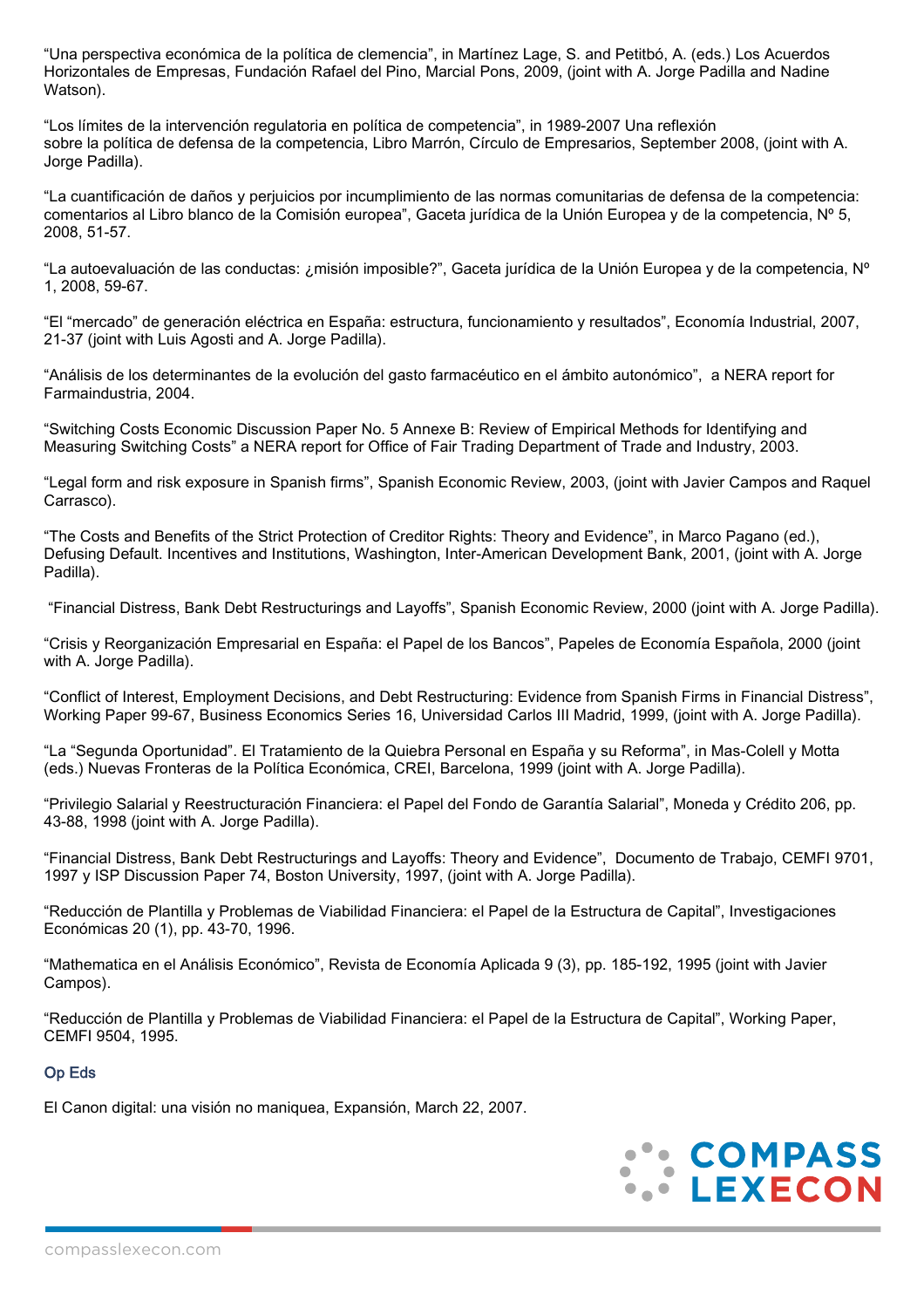#### **SELECTED PRESENTATIONS AND SPEECHES**

- "Excessive prices", in a course for several clients, 2012.
- "Sound recordings used in nightclubs and bars: a fair valuation of the licence using a discrete choice analysis", in the "Second International conference of choice modelling", held in Leeds (UK), July 2011. The paper is available at: • http://www.icmconference.org.uk/index.php/icmc/ICMC2011/schedConf/presentations
- "Assessment of competition damages", in the workshop organized by the Spanish association of competition policy (AEDC), 2011.
- "Merger simulation as a screening device: simulating the effects of the Kraft/Cadbury transaction", ACE Annual Conference, 2010.
- "Economic assessment in state aids cases", in the course organized by the IEB (Instituto de Estudios Bursátiles) in Madrid, April 2010, 2011 and 2012.
- "Economic assessment in state aids cases", in the course organized by Instituto de Empresa, Competition Policy: Economic and Legal Issues, Madrid, February 2010.
- "Fair valuation of Intellectual Property Rights", in the course organized by SGAE (Spanish collecting society) in Guatemala: "Intellectual Property in the 21st Century", November 2009.
- "Quantitative techniques", in the course organized by LECG for some clients: "Advance Topics in Competition Policy: The Rule of Reason Course", October 2009.
- "The Effect of Falling Volumes on Traditional Efficiency Assessment", 17th Conference on Postal and Delivery Economics, Bourdeaux, May 2009.
- "Quantitative techniques in competition policy", in the course Curso sobre Defensa y Promoción de la Competencia organized by University of Las Palmas (Canarias), 2nd edition, March 2009.
- "Empirical methodologies to calculate the remuneration of intellectual property rights", in the following courses: University Carlos III, May 2008; University La Rioja, December 2008; and in a workshop organized by Col·legi d'Advocats de Barcelona (ICAB), April 2009.
- "Economic analysis of the copyright levy", in the following courses: Instituto de Análisis de Intangibles, January 2008; University of Rey Juan Carlos, May 2008; and in a meeting with Spanish journalists organized by Llorente & Cuenca in the Casa de America (Madrid), February 2009.
- "Assessment of competition damages", in the course organized by Spanish Judges (CGPJ), May 2008; and in the workshop organized by the Spanish association of competition policy (AEDC), June 2008.
- "Quantitative methods in merger control", in the course XI Curso de Derecho de la Competencia Comunitario y Español organized by Instituto de Estudios Bursátiles, March 2008.
- "Efficiency gains from an integration: lessons from a "natural experiment"", 2nd Workshop with Competition Policy Consultants organized by the Chief Economist Team of DG Competition, 23 January 2008.
- "Quantitative methods in competition policy cases", in the course organized by Instituto de Empresa, Competition Policy: Economic and Legal Issues, Madrid, 2006, 2007, 2008 and 2009.
- "Quantitative methods in competition policy cases", in the course organized by Master en Economía Industrial e Instituto Universitario de Derecho y Economía, Universidad Carlos III, Madrid, 2005, 2006 and 2007.
- "Quantitative methods in competition policy cases", in the first meeting of the Association of Competition Economics organized by IESE and Fundación Rafael del Pino, Madrid, 2006.
- "The value of an audiovisual work. Its effective demand". Presented to Workshop on Valuation and Financing of Audiovisual Works. Instituto de Empresa. Madrid 2002.